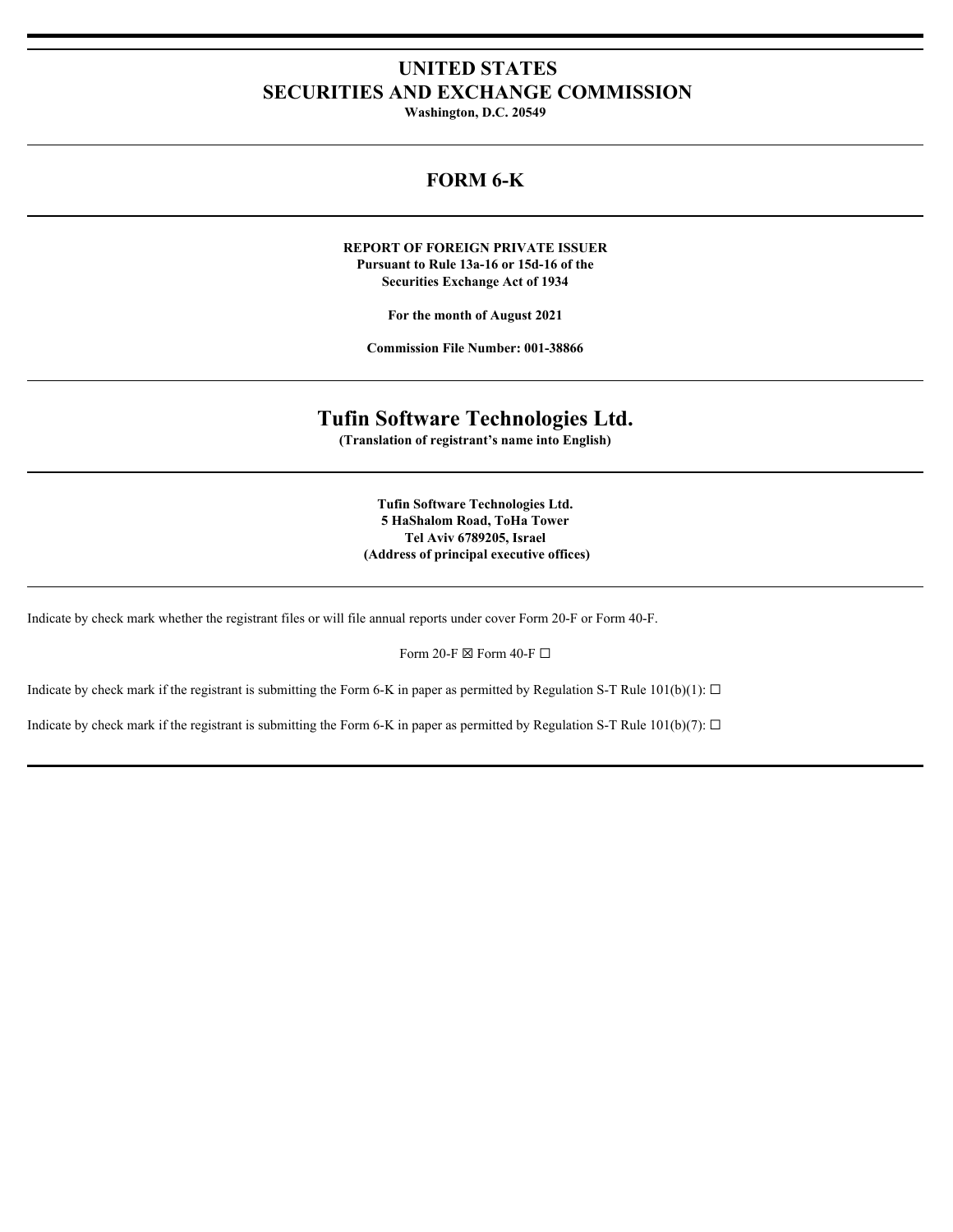#### **EXPLANATORY NOTE**

On August 11, 2020, Tufin Software Technologies Ltd. (the "Company", "Tufin" or "we") issued a press release entitled "Tufin Announces Second Quarter 2021 Results" announcing its financial results for the period ended June 30, 2021. A copy of this press release is furnished as Exhibit 99.1 herewith.

Other than as indicated below, the information in this Form 6-K (including in Exhibit 99.1) shall not be deemed "filed" for purposes of Section 18 of the Securities Exchange Act of 1934, as amended (the "Exchange Act") or otherwise subject to the liabilities of that section, nor shall it be deemed incorporated by reference in any filing under the Securities Act of 1933, as amended, or the Exchange Act.

The U.S. GAAP financial information contained in (i) the consolidated balance sheets (Unaudited), (ii) the consolidated statements of operations (Unaudited) and (iii) the consolidated statement of cash flows (Unaudited) included in the press release attached as Exhibit 99.1 to this Report on Form 6-K are hereby incorporated by reference into the Company's registration statements on Form S-8 (File Nos. 333-231985, 333-237291 and 333-253994).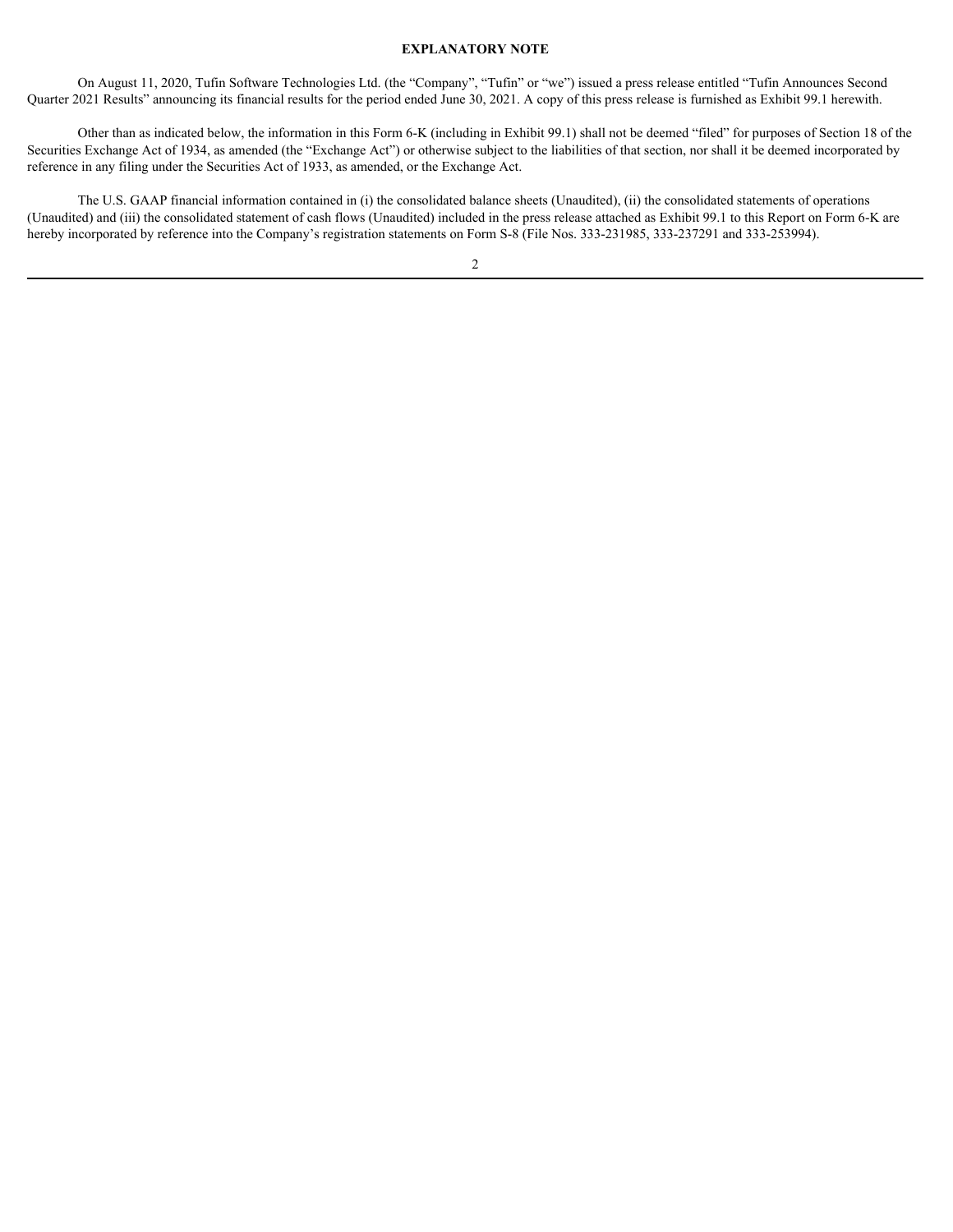#### **SIGNATURES**

Pursuant to the requirements of the Securities Exchange Act of 1934, the registrant has duly caused this report to be signed on its behalf by the undersigned, thereunto duly authorized.

Date: August 11, 2021 By: /s/ Reuven Kitov

TUFIN SOFTWARE TECHNOLOGIES LTD.

Reuven Kitov CEO & Chairman of the Board of Directors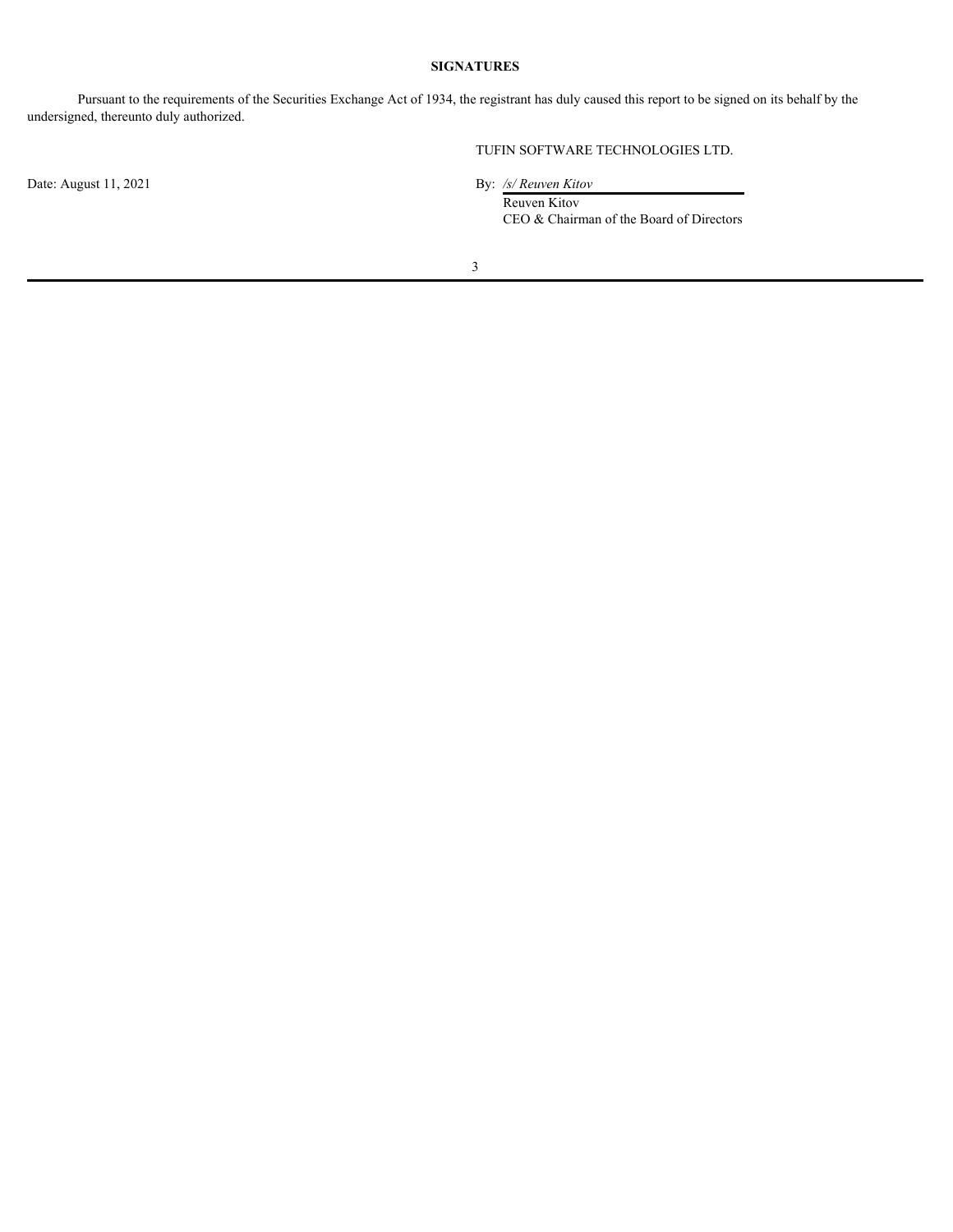| Exhibit | Description                                                          |
|---------|----------------------------------------------------------------------|
| 99.     | Press release entitled "Tufin Announces Second Quarter 2021 Results" |
|         |                                                                      |

j.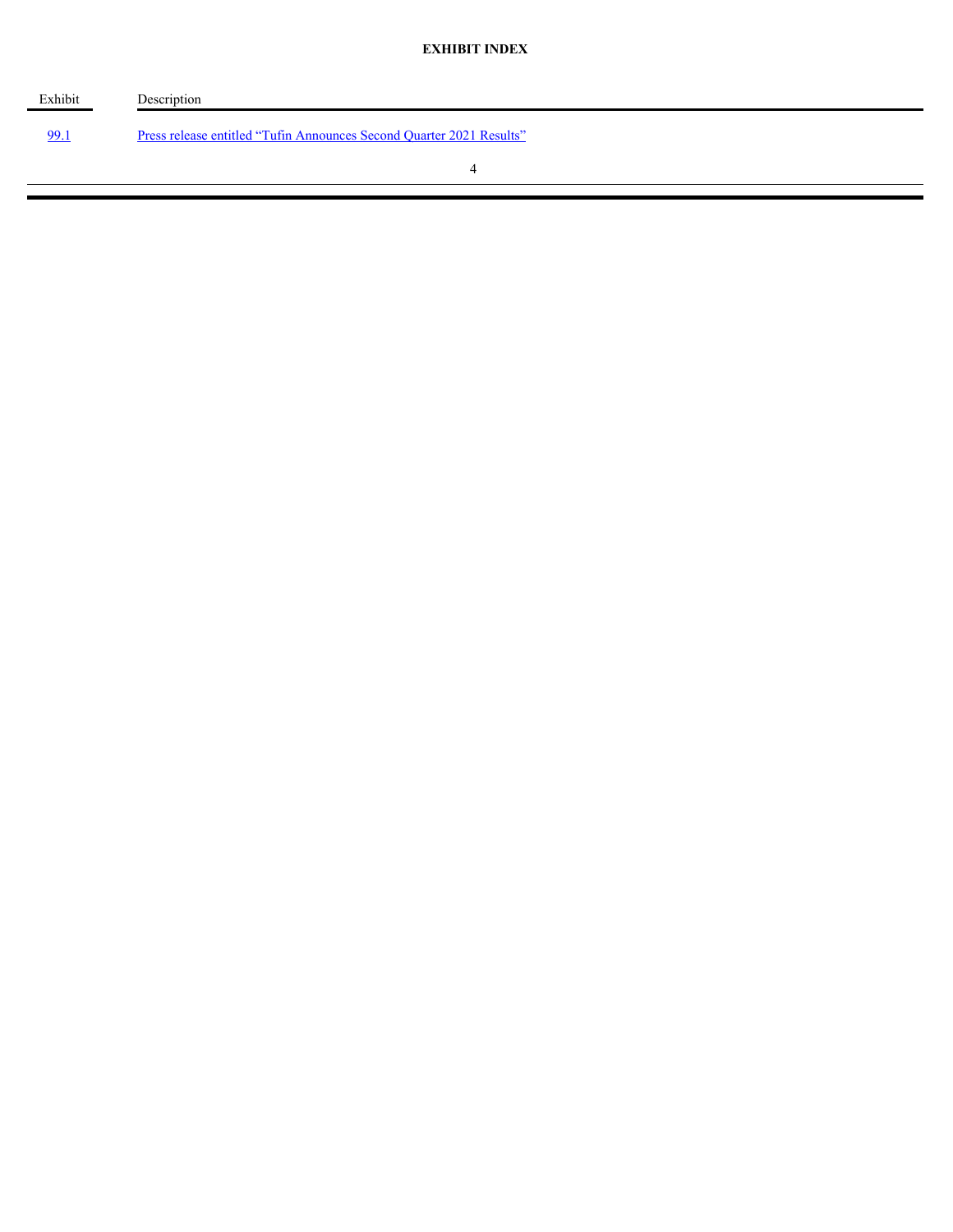# <span id="page-4-0"></span>tufin

## **Tufin Announces Second Quarter 2021 Results**

*Second quarter revenue of \$25.7 million increased 12% year-over-year GAAP operating loss of \$11.4 million and non-GAAP operating loss of \$7.6 million*

**Boston, MA** and **Tel Aviv, Israel – August 11, 2021** - Tufin (NYSE: TUFN), a company pioneering a policy-centric approach to security and IT operations, today announced financial results for the second quarter ended June 30, 2021.

"We are pleased to deliver another quarter of year-over-year revenue growth, with the subscription transition in the second quarter progressing ahead of our forecast," said Ruvi Kitov, Tufin's CEO and Co-Founder. "We expanded our security policy management capabilities, with the announcement of the Tufin Orchestration Suite R21-2 and the new additions to the marketplace for rule life cycle management. I am encouraged by our progress thus far in 2021, and believe we are well-positioned for the second half of the year."

Kitov added, "Early indications give us confidence in our strategic direction and the effectiveness of our transformation. We continue to remain agile as we execute our long-term strategy to transition our business to a subscription revenue model while driving long-term value for all of our stakeholders."

#### **Financial Highlights for the Second Quarter Ended June 30, 2021**

#### **Revenue:**

- Total revenue was \$25.7 million, up 12% compared with the second quarter of 2020.
- Product revenue was \$9.7 million, up 23% compared with the second quarter of 2020.
- Maintenance and professional services revenue was \$16.0 million, up 6% compared with the second quarter of 2020.

#### **Gross Profit:**

- GAAP gross profit was \$19.9 million, or 77% of total revenue, compared to \$18.3 million in the second quarter of 2020, or 79% of total revenue.
- Non-GAAP gross profit was \$20.5 million, or 80% of total revenue, compared to \$18.7 million in the second quarter of 2020, or 81% of total revenue.

#### **Operating Loss:**

- GAAP operating loss was \$11.4 million, compared to \$8.2 million in the second quarter of 2020.
- Non-GAAP operating loss was \$7.6 million, compared to \$4.5 million in the second quarter of 2020.

#### **Net Loss:**

- GAAP net loss was \$11.9 million, or a loss of \$0.32 per share, compared to a GAAP net loss of \$8.8 million, or a loss of \$0.25 per share, in the second quarter of 2020.
- Non-GAAP net loss was \$8.2 million, or a loss of \$0.22 per share, compared to a loss of \$5.2 million, or a loss of \$0.15 per share, in the second quarter of 2020.

#### **Balance Sheet and Cash Flow:**

- Cash flow used for operating activities during the six months ended June 30, 2021 was \$1.9 million, compared to cash flow used for operating activities of \$11.2 million during the six months ended June 30, 2020.
- Total cash, cash equivalents, restricted cash and marketable securities as of June 30, 2021 were \$101.9 million, compared to \$104.0 million as of December 31, 2020.

The tables at the end of this press release include a reconciliation of GAAP to non-GAAP gross profit, operating loss and net loss for the three and six months ended June 30, 2021 and 2020. An explanation of these measures is also included under the heading "Non-GAAP Financial Measures."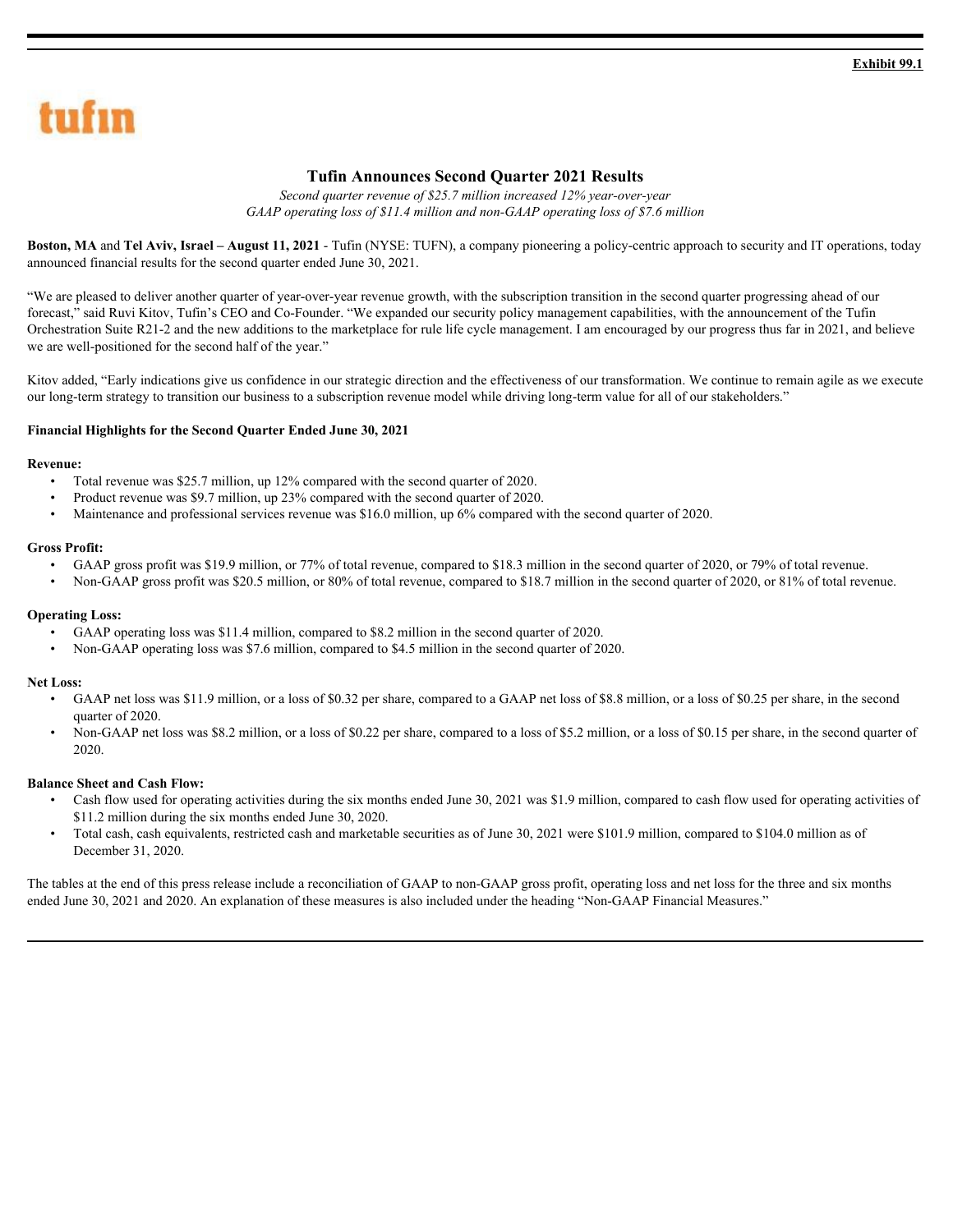#### **Recent Business Highlights**

- Tufin announced the release of Tufin Orchestration Suite R21-2, enabling users to accelerate and optimize security and network operations to improve productivity, audit readiness, and security.
- Tufin announced a new Marketplace app, the Rule Lifecycle Management (RLM). This app simplifies and manages the rules review and certification process by automatically identifying expiring or expired rules and mapping them to their owners, enabling a simple recertification or decertification of rules.
- Tufin announced its annual Partner of the Year award winners during the annual regional partner summits that preceded the Tufinnovate User Conferences in the Americas, EMEA, and APAC. Tufin recognized its top regional partners for their commitment, year-over-year growth, and support annually.
- Tufin was named a Top Company to Work for in High-Tech in Israel by BDI Code, based on a methodology developed by CofaceBdi which includes ranking criteria such as profitability, growth rate, community contribution, and company culture.

#### **Business Outlook**

Based on information available as of August 11, 2021, Tufin is issuing guidance as indicated below:

#### **Third Quarter 2021:**

- Total revenue between \$23.5 and \$27.5 million
- Non-GAAP operating loss between \$10.3 and \$6.9 million

#### **Full Year 2021:**

- Total revenue between \$105.0 and \$113.0 million
- Non-GAAP operating loss between \$30.4 and \$23.6 million

#### **Conference Call Information**

In conjunction with this announcement, the Company will host a conference call today, August 11, 2021, at 8:00am Eastern Time, to discuss the Company's second quarter financial results and its business outlook. To participate in the call, please dial 877-407-2988 in the U.S. or 201-389-0923 for international participants and enter Conference ID# 13721839. The call will also be webcast live on Tufin's Investor Relations website at investors.tufin.com.

Following the conference call, an archive of the webcast will be available on the investor relations section of the Company website's two hours after the live call ends.

#### **About Tufin**

Tufin (NYSE: TUFN) simplifies management of some of the largest, most complex networks in the world, consisting of thousands of firewall and network devices and emerging hybrid cloud infrastructures. Enterprises select the company's Tufin Orchestration Suite™ to increase agility in the face of ever-changing business demands while maintaining a robust security posture. The Suite reduces the attack surface and meets the need for greater visibility into secure and reliable application connectivity. With over 2,000 customers since its inception, Tufin's network security automation enables enterprises to implement changes in minutes instead of days, while improving their security posture and business agility.

#### **Non-GAAP Financial Measures**

We believe that providing non-GAAP financial measures that exclude, as applicable, share-based compensation expense and certain non-recurring costs, as well as, the tax effect of these non-GAAP adjustments, allows for more meaningful comparisons between our operating results from period to period. These non-GAAP financial measures are an important tool for financial and operational decision-making and for evaluating our operating results over different periods:

- We define non-GAAP gross profit as gross profit excluding share-based compensation expense.
- We define non-GAAP operating profit (loss) as operating profit (loss) excluding share-based compensation expense, shelf registration costs and one-time expenses associated with the reorganization of one of our subsidiaries.
- We define non-GAAP net income (loss) as net income (loss) excluding share-based compensation expense, shelf registration costs, one-time expenses associated with the reorganization of one of our subsidiaries and the tax effect of these non-GAAP adjustments.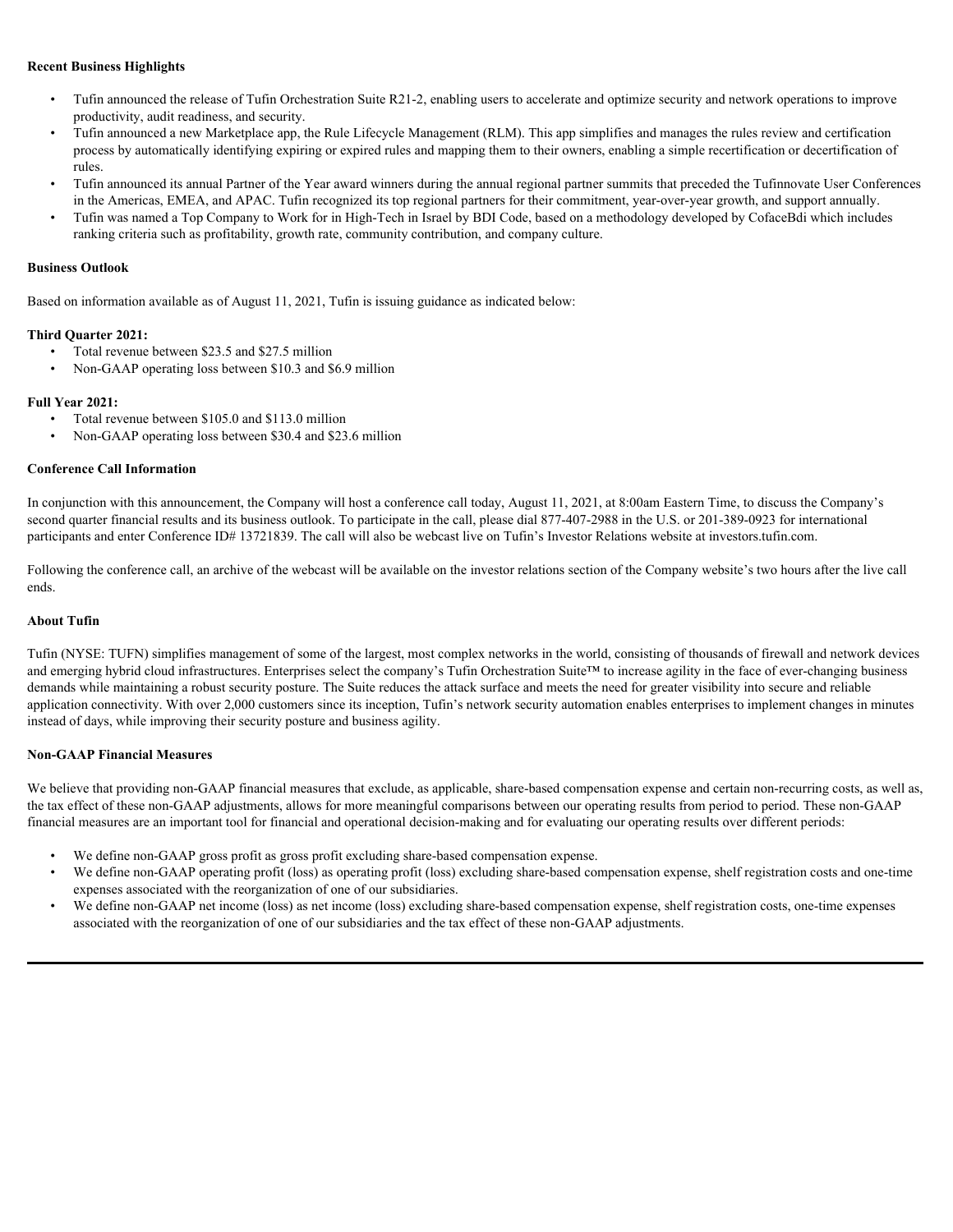Because of varying available valuation methodologies, subjective assumptions and the variety of equity instruments that can impact a company's non-cash expense, we believe that providing non-GAAP financial measures that exclude non-cash share-based compensation expense allow for more meaningful comparisons between our operating results from period to period. In addition, we believe that providing non-GAAP financial measures that exclude one-time expenses associated with the reorganization of one of our subsidiaries and secondary offering costs allow for more meaningful comparisons between our operating results from period to period since these non-recurring costs are not representative or indicative of our ongoing operations. We also believe that the tax effects related to the non-GAAP adjustments set forth above do not reflect the performance of our core business and would impact period-to-period comparability. Other companies, including companies in our industry, may calculate non-GAAP gross profit, non-GAAP operating income (loss) and non-GAAP net income (loss) differently or not at all, which reduces the usefulness these non-GAAP financial measures for comparison. You should consider these non-GAAP financial measures along with other financial performance measures, including gross profit, operating income (loss) and net income (loss), and our financial results presented in accordance with U.S. GAAP. Tufin urges investors to review the reconciliation of its non-GAAP financial measures to the comparable U.S. GAAP financial measures included below, and not to rely on any single financial measure to evaluate its business.

Guidance for non-GAAP financial measures excludes, as applicable, share-based compensation expense and certain non-recurring costs, as applicable. A reconciliation of the non-GAAP financial measures guidance to the corresponding GAAP measures is not available on a forward-looking basis due to the uncertainty regarding, and the potential variability and significance of, the amounts of share-based compensation expense and certain non-recurring costs, as applicable, that are excluded from the guidance. Accordingly, a reconciliation of the non-GAAP financial measures guidance to the corresponding GAAP measures for future periods is not available without unreasonable effort.

#### **Cautionary Language Concerning Forward-Looking Statements**

This release contains forward-looking statements, which express the current beliefs and expectations of Tufin's (the "Company") management. In some cases, forward-looking statements may be identified by terminology such as "believe," "may," "estimate," "continue," "anticipate," "intend," "should," "plan," "expect," "predict," "potential" or the negative of these terms or other similar expressions. Such statements involve a number of known and unknown risks and uncertainties that could cause the Company's future results, performance or achievements to differ significantly from the results, performance or achievements expressed or implied by such forward-looking statements. Important factors that could cause or contribute to such differences include risks relating to: the impact of COVID-19 on the budgets of our clients and on economic conditions generally; political conditions and economic downturns, particularly in the areas where we operate; compliance, managerial and regulatory risks associated with international sales and operations; our expectation that policy-centric, automated solutions will garner a growing share of enterprise security spending; our expectations for growth in certain key verticals and geographic regions and our intention to expand internationally; our ability to maintain effective internal controls over financial reporting; our expectations concerning seasonality and the predictability of our sales cycle; expectations regarding customer relationships developed by our hybrid sales model; the inability to acquire new customers or sell additional products and services to existing customers; competition from a wide variety of competitive vendors; our ability to compete and increase positive market awareness of our brand; our ability to align future and past performance by generating sufficient revenue; successfully managing our business model and growth as a result of our transition to a subscription-based product model; the compatibility of our offerings with the existing technologies of our customers; reliance on certain products and customers to generate large portions of our revenue, as well as reliance on a single third-party manufacture to fulfill certain orders; ; the effect of cybersecurity threats or attacks on our technologies, products or services; real or perceived shortcomings, defects or vulnerabilities in our solutions or internal network system; compliance with laws, regulations and requirements in the jurisdictions where we operate; expectations regarding the outcome of current litigation; ability to protect and defend our intellectual property rights; ; effectively investing in, growing and maintaining key personnel; and other factors discussed under the heading "Risk Factors" in the Company's most recent annual report on Form 20-F filed with the Securities and Exchange Commission. Forward-looking statements in this release are made pursuant to the safe harbor provisions contained in the Private Securities Litigation Reform Act of 1995. These forward-looking statements are made only as of the date hereof, and the Company undertakes no obligation to update or revise the forward-looking statements, whether as a result of new information, future events or otherwise.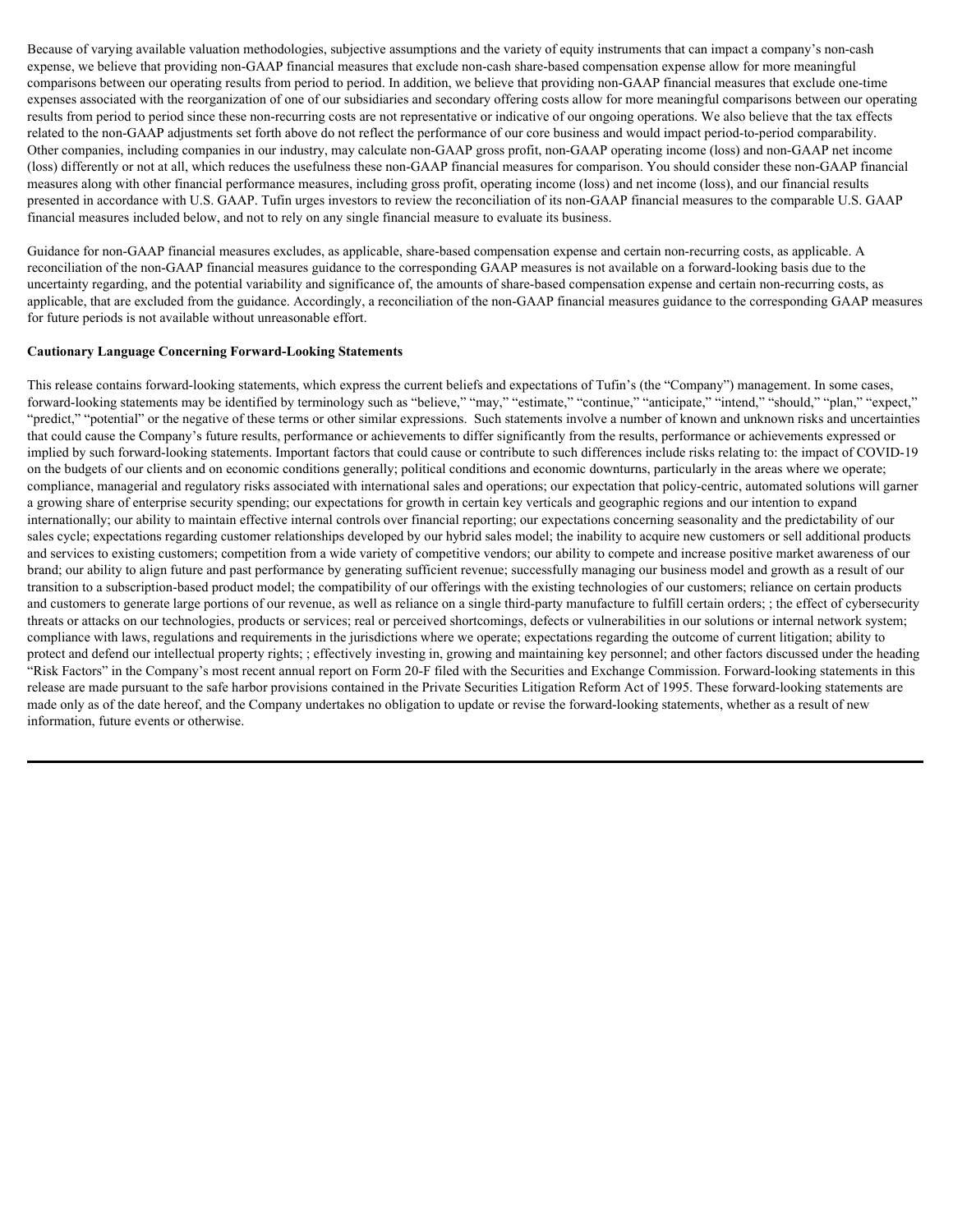#### **TUFIN SOFTWARE TECHNOLOGIES LTD. CONDENSED CONSOLIDATED BALANCE SHEETS U.S. dollars in thousands (Unaudited)**

|                                                                                                         | December 31, | <b>June 30,</b> |  |
|---------------------------------------------------------------------------------------------------------|--------------|-----------------|--|
|                                                                                                         | 2020         | 2021            |  |
| <b>Assets</b>                                                                                           |              |                 |  |
| <b>CURRENT ASSETS:</b>                                                                                  |              |                 |  |
| Cash and cash equivalents                                                                               | 58,449       | 55,851          |  |
| Marketable Securities – short term                                                                      | 19,586       | 26,250          |  |
| Accounts receivable (net of allowance for credit losses of \$85 at December 31, 2020 and June 30, 2021) | 16,674       | 10,378          |  |
| Prepaid expenses and other current assets                                                               | 7,159        | 8,460           |  |
| <b>Total current assets</b>                                                                             | 101,868      | 100,939         |  |
| <b>NON CURRENT ASSETS:</b>                                                                              |              |                 |  |
| Long-term restricted bank deposits                                                                      | 3,268        | 3,230           |  |
| Marketable Securities - long term                                                                       | 22,705       | 16,603          |  |
| Property and equipment, net                                                                             | 4,502        | 4,590           |  |
| Operating lease assets                                                                                  | 18,802       | 17,650          |  |
| Deferred costs                                                                                          | 6,348        | 6,131           |  |
| Deferred tax assets                                                                                     | 1,346        | 1,853           |  |
| Other non-current assets                                                                                | 1,512        | 1,357           |  |
| <b>Total non-current assets</b>                                                                         | 58,483       | 51,414          |  |
| <b>Total assets</b>                                                                                     | 160,351      | 152,353         |  |
|                                                                                                         |              |                 |  |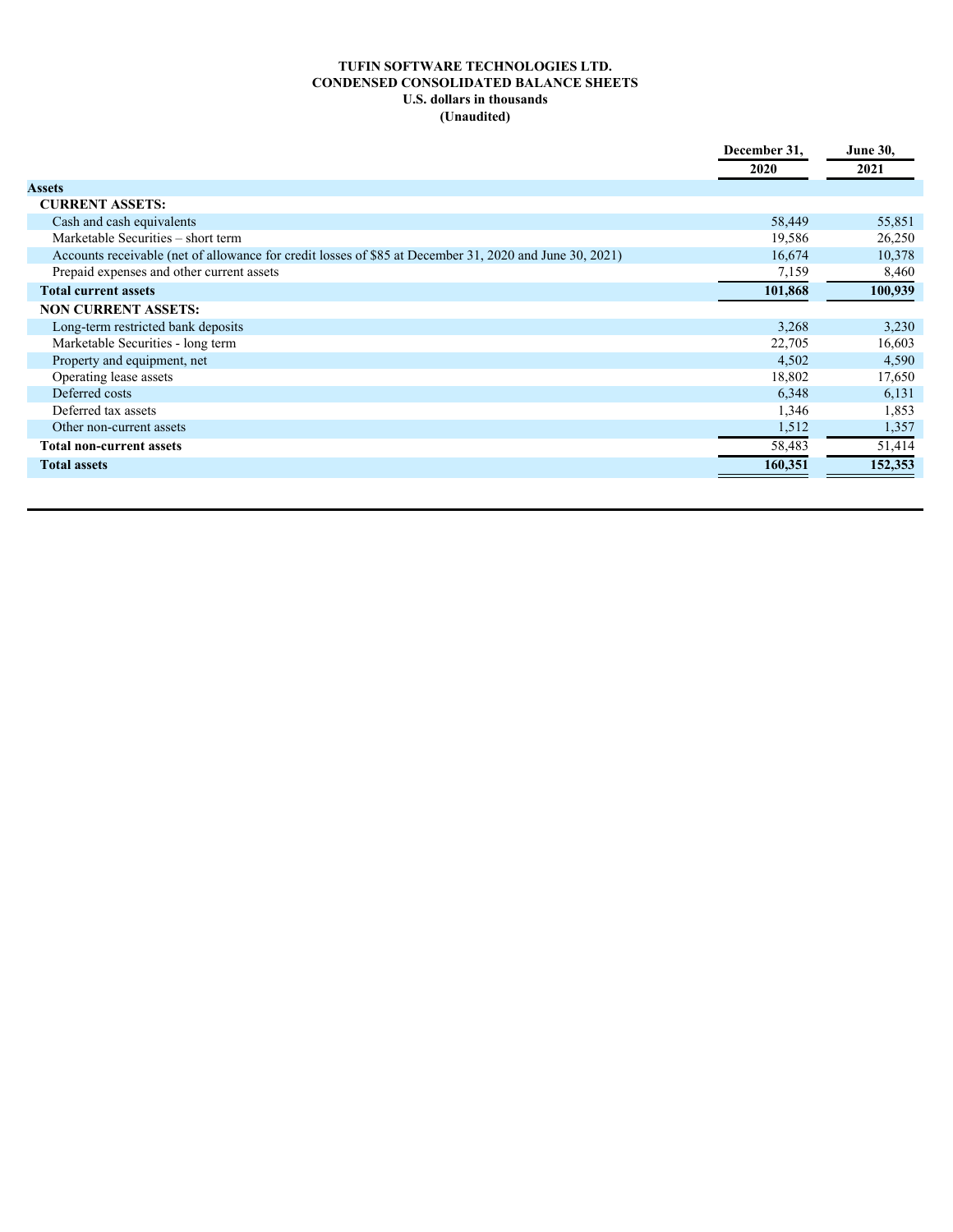#### **TUFIN SOFTWARE TECHNOLOGIES LTD. CONDENSED CONSOLIDATED BALANCE SHEETS U.S. dollars in thousands (except share data) (Unaudited)**

|                                                                                                                                                                                                                                | December 31, | <b>June 30,</b> |
|--------------------------------------------------------------------------------------------------------------------------------------------------------------------------------------------------------------------------------|--------------|-----------------|
|                                                                                                                                                                                                                                | 2020         | 2021            |
| <b>LIABILITIES AND SHAREHOLDERS' EQUITY</b>                                                                                                                                                                                    |              |                 |
| <b>CURRENT LIABILITIES:</b>                                                                                                                                                                                                    |              |                 |
| Trade payables                                                                                                                                                                                                                 | 4,147        | 5,878           |
| Employee and payroll accrued expenses                                                                                                                                                                                          | 17,985       | 15,865          |
| Other accounts payables                                                                                                                                                                                                        | 578          | 677             |
| Operating lease liabilities - current                                                                                                                                                                                          | 3,185        | 3,238           |
| Deferred revenues                                                                                                                                                                                                              | 24,940       | 29,695          |
| <b>Total current liabilities</b>                                                                                                                                                                                               | 50,835       | 55,353          |
| <b>NON-CURRENT LIABILITIES:</b>                                                                                                                                                                                                |              |                 |
| Long-term deferred revenues                                                                                                                                                                                                    | 12,815       | 16,713          |
| Non-current operating lease liabilities                                                                                                                                                                                        | 20,240       | 18,563          |
| Other non-current liabilities                                                                                                                                                                                                  | 1,282        | 1,347           |
| <b>Total non-current liabilities</b>                                                                                                                                                                                           | 34,337       | 36,623          |
| <b>Total liabilities</b>                                                                                                                                                                                                       | 85,172       | 91,976          |
|                                                                                                                                                                                                                                |              |                 |
| <b>SHAREHOLDERS' EQUITY:</b>                                                                                                                                                                                                   |              |                 |
| Ordinary shares of NIS 0.015 par value; 150,000,000 shares authorized at December 31, 2020 and June 30, 2021,<br>respectively; 35,972,470 and 37,252,251 shares issued and outstanding at December 31, 2020 and June 30, 2021, |              |                 |
| respectively;                                                                                                                                                                                                                  | 148          | 153             |
| Additional paid-in capital                                                                                                                                                                                                     | 178,864      | 187,535         |
| Accumulated other comprehensive income (loss)                                                                                                                                                                                  | 5            | (18)            |
| Accumulated deficit                                                                                                                                                                                                            | (103, 838)   | (127, 293)      |
| <b>TOTAL SHAREHOLDERS' EQUITY</b>                                                                                                                                                                                              | 75,179       | 60,377          |
| <b>TOTAL LIABILITIES AND SHAREHOLDERS' EQUITY</b>                                                                                                                                                                              | 160,351      | 152,353         |
|                                                                                                                                                                                                                                |              |                 |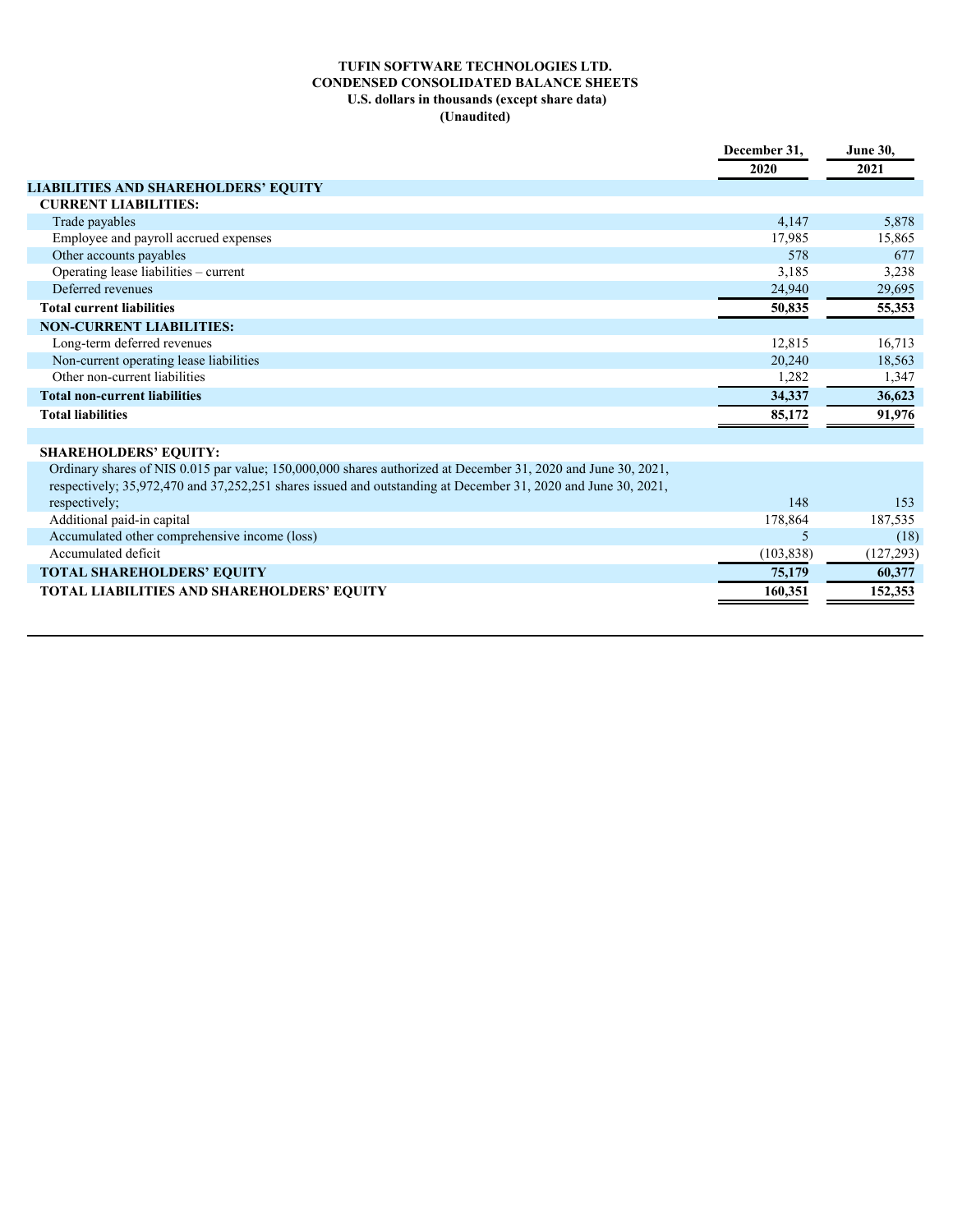#### **TUFIN SOFTWARE TECHNOLOGIES LTD. CONDENSED CONSOLIDATED STATEMENTS OF OPERATIONS U.S. dollars in thousands (except per share data) (Unaudited)**

|                                                                                   | <b>Three Months Ended</b> |                         | <b>Six Months Ended</b> |                         |
|-----------------------------------------------------------------------------------|---------------------------|-------------------------|-------------------------|-------------------------|
|                                                                                   | <b>June 30,</b><br>2020   | <b>June 30,</b><br>2021 | <b>June 30,</b><br>2020 | <b>June 30,</b><br>2021 |
| Revenues:                                                                         |                           |                         |                         |                         |
| Product                                                                           | 7,901                     | 9,747                   | 13,705                  | 15,778                  |
| Maintenance and professional services                                             | 15,131                    | 15,991                  | 30,571                  | 31,320                  |
| Total revenues                                                                    | 23,032                    | 25,738                  | 44,276                  | 47,098                  |
| Cost of revenues:                                                                 |                           |                         |                         |                         |
| Product                                                                           | 660                       | 578                     | 1,213                   | 1,331                   |
| Maintenance and professional services                                             | 4,096                     | 5,215                   | 9,113                   | 9,866                   |
| Total cost of revenues                                                            | 4,756                     | 5,793                   | 10,326                  | 11,197                  |
| Gross profit                                                                      | 18,276                    | 19,945                  | 33,950                  | 35,901                  |
| Operating expenses:                                                               |                           |                         |                         |                         |
| Research and development                                                          | 8,033                     | 10,414                  | 18,211                  | 20,054                  |
| Sales and marketing                                                               | 13,636                    | 14,668                  | 31,465                  | 28,232                  |
| General and administrative                                                        | 4,793                     | 6,289                   | 9,724                   | 11,885                  |
| Total operating expenses                                                          | 26,462                    | 31,371                  | 59,400                  | 60,171                  |
| Operating loss                                                                    | (8, 186)                  | (11, 426)               | (25, 450)               | (24,270)                |
| Financial income (expense), net                                                   | (127)                     | (306)                   | 436                     | (241)                   |
| Loss before taxes on income                                                       | (8,313)                   | (11, 732)               | (25, 014)               | (24, 511)               |
| Taxes on income                                                                   | (500)                     | (133)                   | (843)                   | 1,056                   |
| Net loss                                                                          | (8, 813)                  | (11, 865)               | (25, 857)               | (23, 455)               |
| Basic and diluted net loss per ordinary share                                     | (0.25)                    | (0.32)                  | (0.73)                  | (0.64)                  |
| Weighted average number of shares used in computing net loss per ordinary share - |                           |                         |                         |                         |
| basic and diluted                                                                 | 35,650                    | 37,023                  | 35,552                  | 36,715                  |
|                                                                                   |                           |                         |                         |                         |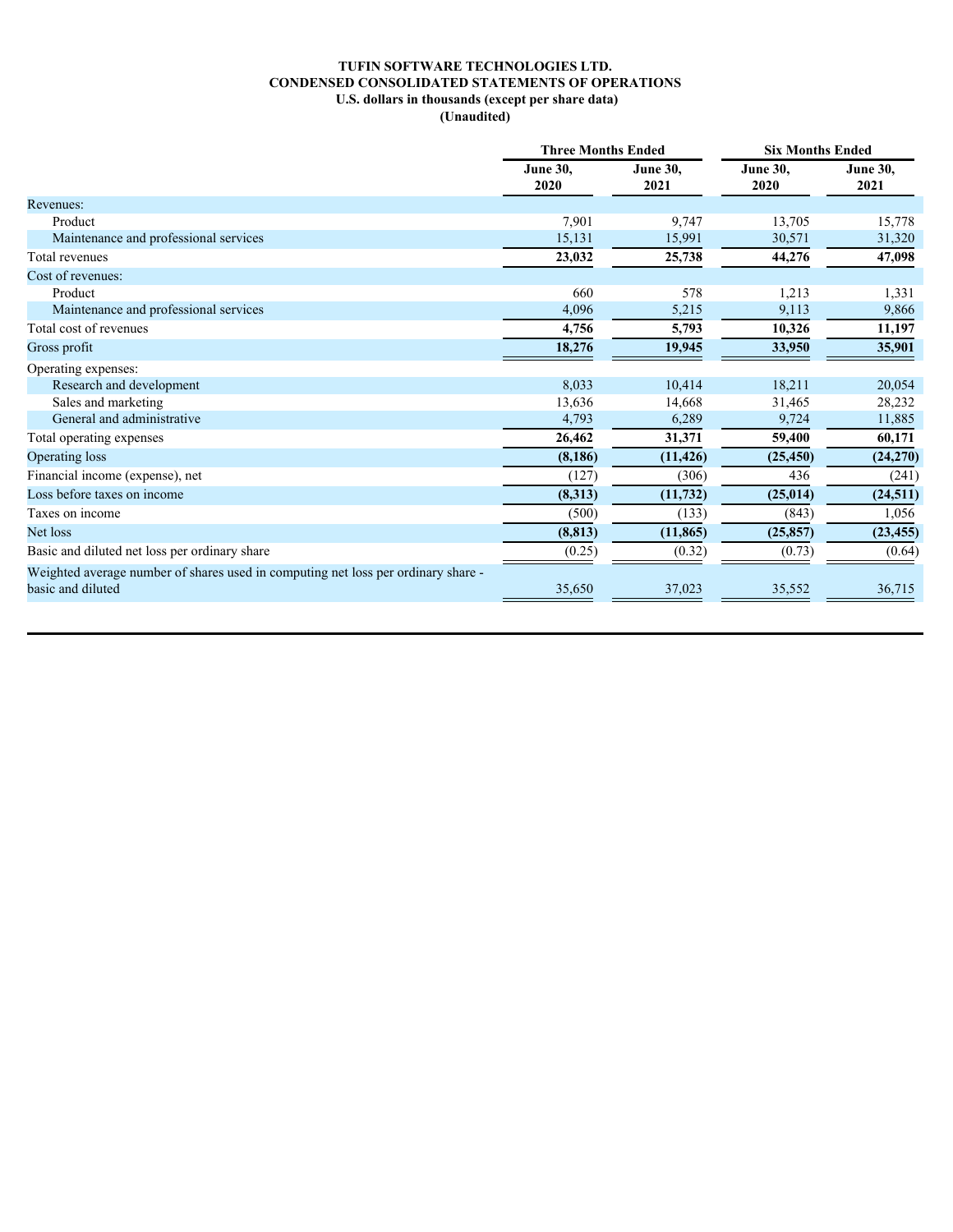## **Share-based Compensation Expense:**

|                                        |                 | <b>Three Months Ended</b> |                         | <b>Six Months Ended</b> |  |
|----------------------------------------|-----------------|---------------------------|-------------------------|-------------------------|--|
|                                        | <b>June 30,</b> | <b>June 30,</b><br>2021   | <b>June 30,</b><br>2020 | <b>June 30,</b><br>2021 |  |
|                                        | 2020            |                           |                         |                         |  |
| Cost of revenues                       | 467             | 538                       | 962                     | 1,061                   |  |
| Research and development               | 1,113           | 1,235                     | 2,183                   | 2,362                   |  |
| Sales and marketing                    | 1,022           | 902                       | 2,209                   | 1,643                   |  |
| General and administrative             | 935             | . 147                     | 1,838                   | 2,104                   |  |
| Total share-based compensation expense | 3,537           | 3,822                     | 7,192                   | 7,170                   |  |
|                                        |                 |                           |                         |                         |  |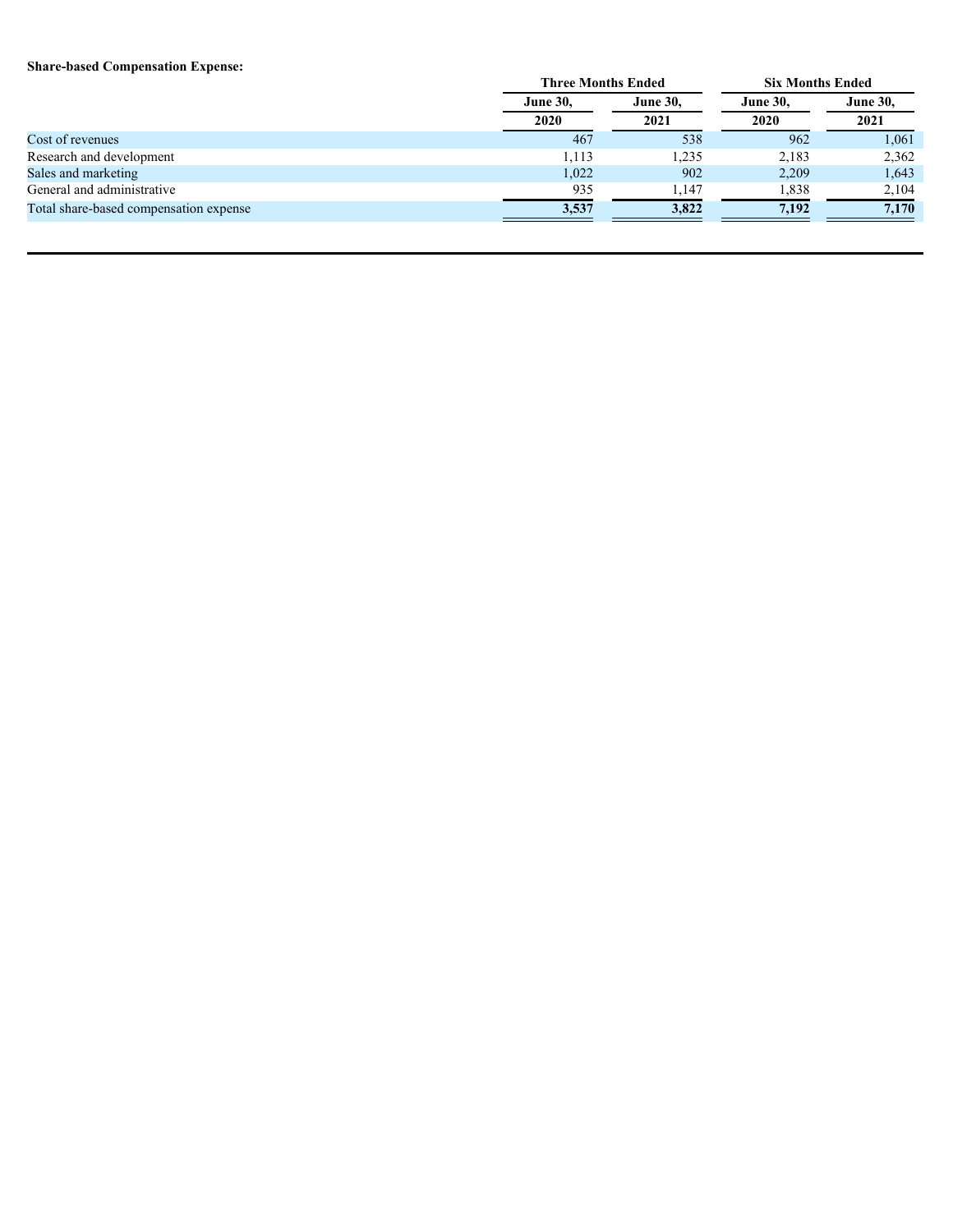## **TUFIN SOFTWARE TECHNOLOGIES LTD. CONDENSED CONSOLIDATED STATEMENTS OF CASH FLOWS U.S. dollars in thousands**

**(Unaudited)**

|                                                                                          | <b>Six Months Ended</b><br>June 30, |           |
|------------------------------------------------------------------------------------------|-------------------------------------|-----------|
|                                                                                          | 2020                                | 2021      |
| <b>CASH FLOWS FROM OPERATING ACTIVITIES:</b>                                             |                                     |           |
| Net loss                                                                                 | (25, 857)                           | (23, 455) |
| Adjustment to reconcile net loss to net cash provided by (used in) operating activities: |                                     |           |
| Depreciation                                                                             | 694                                 | 837       |
| Amortization of premium on marketable securities                                         |                                     | 167       |
| Share-based compensation                                                                 | 7,192                               | 7,170     |
| Exchange rate differences on cash, cash equivalents and restricted cash                  | 127                                 | 173       |
| Other                                                                                    | $\overline{2}$                      |           |
| Change in operating assets and liability items:                                          |                                     |           |
| Accounts receivable, net                                                                 | 5,469                               | 6,296     |
| Prepaid expenses and other current assets                                                | (3, 349)                            | (1, 483)  |
| Deferred costs                                                                           | 230                                 | 290       |
| Deferred taxes and other non-current assets                                              | 137                                 | (352)     |
| Trade payables                                                                           | (129)                               | 1,731     |
| Employee and payroll accrued expenses                                                    | (534)                               | (1,650)   |
| Other accounts payable and non-current liabilities                                       | 60                                  | 178       |
| Operating lease                                                                          | (242)                               | (472)     |
| Deferred revenues                                                                        | 4,988                               | 8,653     |
| Net cash used in operating activities                                                    | (11, 212)                           | (1, 917)  |
| <b>CASH FLOWS FROM INVESTING ACTIVITIES:</b>                                             |                                     |           |
| Purchase of fixed assets                                                                 | (1, 598)                            | (938)     |
| Investment in marketable securities                                                      | (10,638)                            | (16, 127) |
| Proceeds from maturities of marketable securities                                        |                                     | 15,409    |
| Net cash used in investing activities                                                    | (12, 236)                           | (1,656)   |
| <b>CASH FLOWS FROM FINANCING ACTIVITIES:</b>                                             |                                     |           |
| Proceeds from exercise of stock options                                                  | 954                                 | 1,580     |
| Changes in withholding tax related to employee stock plans                               | (1,227)                             | (470)     |
| Net cash provided by (used in) financing activities                                      | (273)                               | 1,110     |
|                                                                                          |                                     |           |
| Effect of exchange rate changes on cash, cash equivalents and restricted cash            | (127)                               | (173)     |
| DECREASE IN CASH, CASH EQUIVALENTS AND RESTRICTED CASH                                   | (23, 848)                           | (2,636)   |
| CASH, CASH EQUIVALENTS AND RESTRICTED CASH AT BEGINNING OF PERIOD                        | 121,729                             | 61,717    |
|                                                                                          |                                     |           |
| CASH, CASH EQUIVALENTS AND RESTRICTED CASH AT END OF PERIOD                              | 97,881                              | 59,081    |
| <b>SUPPLEMENTAL DISCLOSURE OF CASH FLOW INFORMATION:</b>                                 |                                     |           |
| Property and equipment purchased but not yet paid                                        |                                     | 35        |
|                                                                                          |                                     |           |